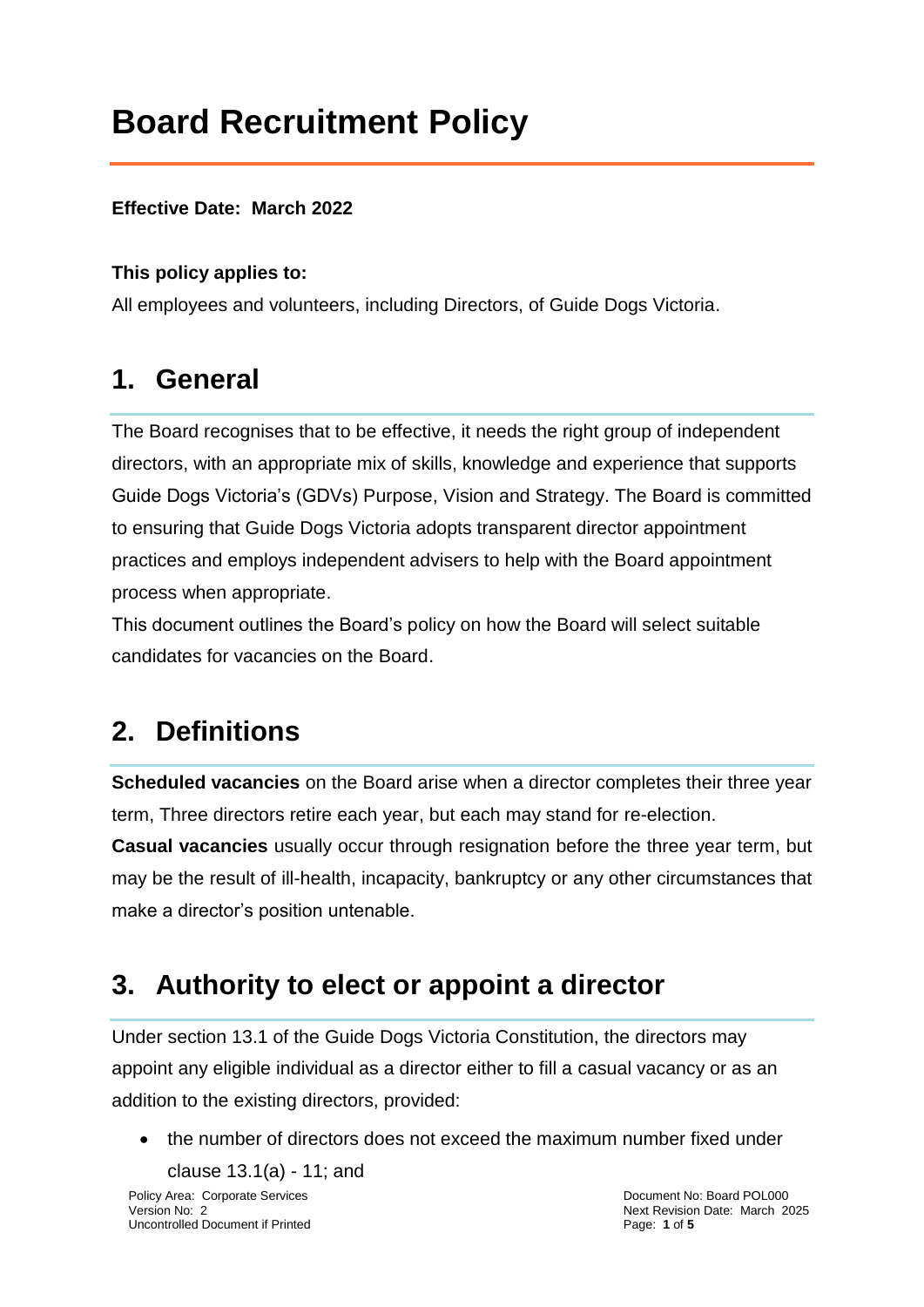before appointing the director, that individual signs a consent to act as a director.

An individual is eligible to be a director, provided:

- the individual is not a current employee of the company or a past employee of the company in the previous 12 months; and
- the individual is not disqualified from managing a corporation under the Corporations Act nor disqualified from being a responsible entity under the ACNC Act.

#### **Term**

Under section 13.2 of the Guide Dogs Victoria Constitution a term for a director is up to three years. The maximum number of terms served is three (9 years) although this can be varied for a particular director by directors. Guide Dogs Victoria would consider a one term minimum commitment from directors.

### **4. Board appointment process**

#### **Decision to appoint**

The Board will determine whether it is practical to appoint a new director. If the retiring director's remaining term of office is short, the Board may choose to waive its authority to appoint a director in favour of allowing the Members to decide through the annual Board election. Note: this will not apply if the vacancy has been caused by insufficient nominations for the Board election process.

#### **Board skills matrix and diversity targets**

The Board will review its director skills matrix and diversity mix to identify any gaps in the spread of skills and experience of the directors and where action is required to increase diversity. The Board will then agree on the skills, experience and other characteristics required to fill the vacancy.

#### **Succession plan**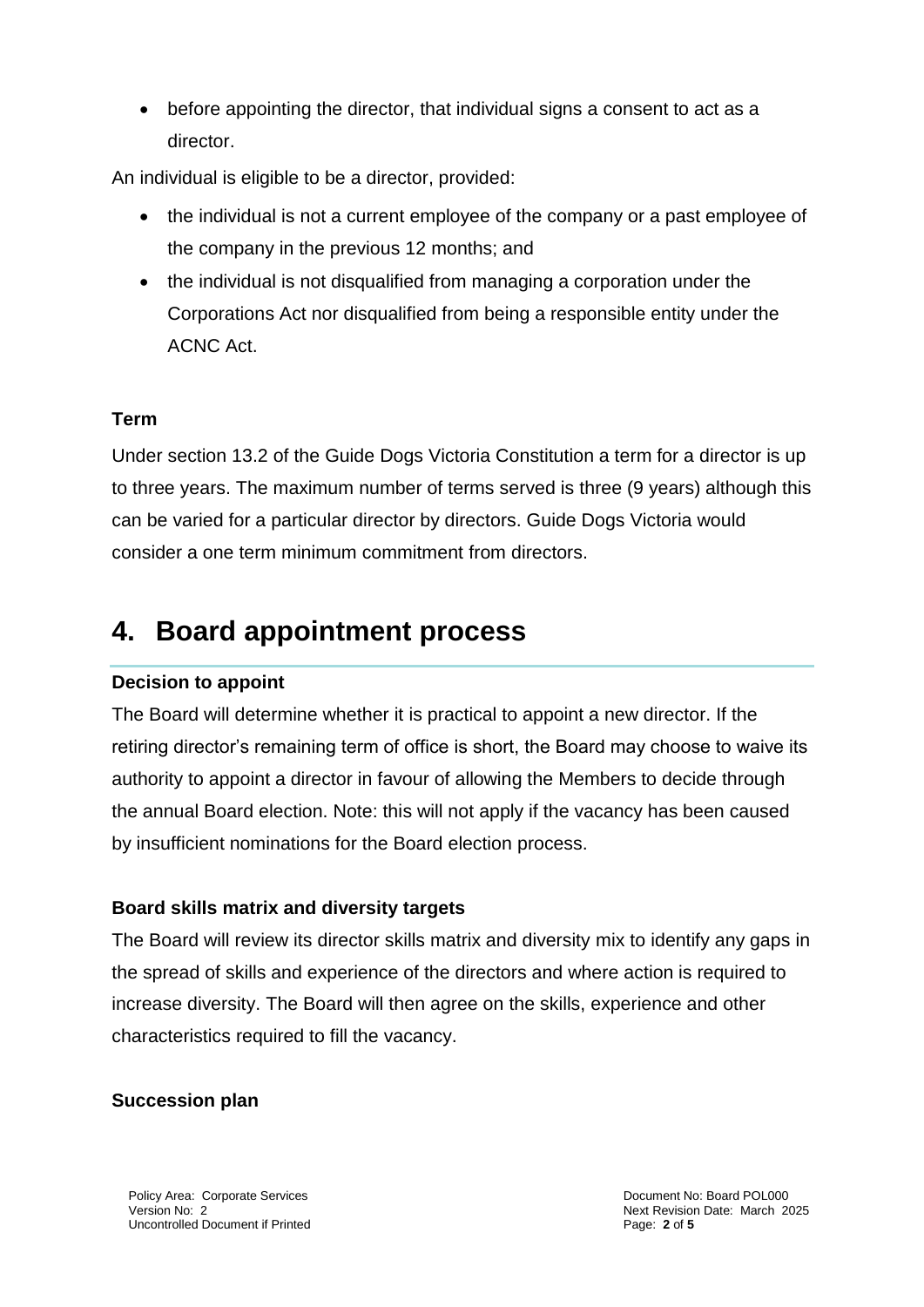The Board will review its succession plan. The Board will maintain a plan for orderly succession and renewal and will review the plan each time there is an actual or potential vacancy. This plan is monitored through the Nominations Committee.

#### **Nominations Committee**

The Board will call a meeting of the Nomination Committee to establish the process to interview candidates and guide the appointment process.

#### **Independent search**

The Board will consider engaging an independent consultant to conduct the search for suitable candidates. The independent consultant would be required to:

- Conduct an independent candidate search, which may involve advertising;
- Independently assess the suitability of any candidate referrals from Board members;
- Develop a ranked shortlist of suitable candidates;
- Facilitate interviews with the Nominations Panel;
- Conduct background and referee checks;
- Develop a formal report and recommendations for the Board, via the Nominations Panel; and
- Advise unsuccessful candidates.

#### **Conditional letter of appointment**

Having considered the advice of the Nominations Committee and independent consultant (if applicable), the Board will approve a conditional letter of appointment to the new director. The offer of appointment will be provided in the form of a written agreement which sets out the terms of their appointment and provides the director with a clear understanding of their roles and responsibilities and the expectations of them. The major conditions attached to the offer will include, but not be limited to:

- Successful Working with Children Check;
- Successful Australian Criminal History Check;
- Successful International Criminal History Check (if required);
- Has a Director Identification Number;
- Successful completion of the National Disability Insurance Scheme (NDIS) Worker Screening Check;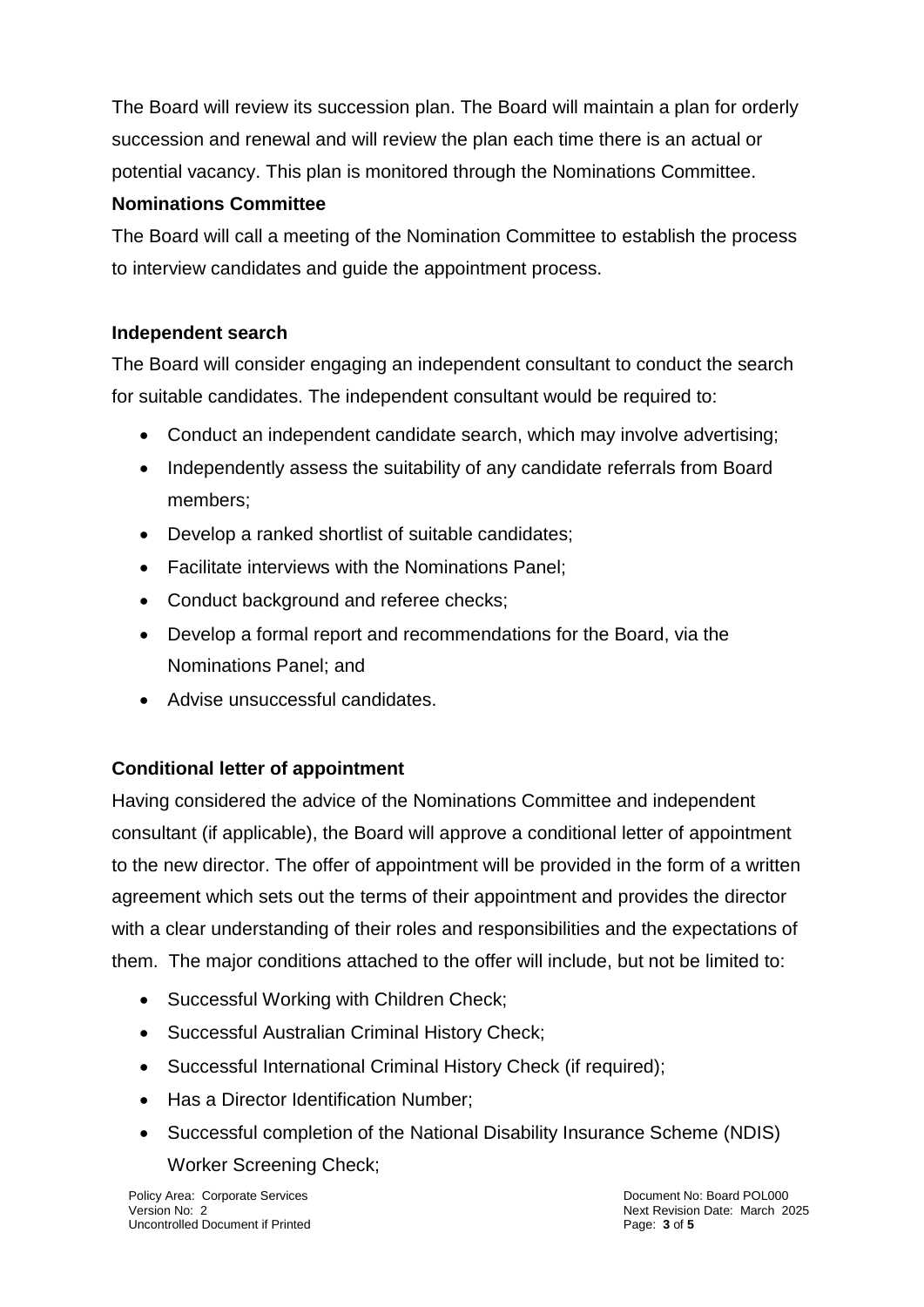- Successful completion of the volunteer form;
- Does not appear on the ASIC Banned and Disqualified Register; and
- Does not appear on the ACNC Disqualified register.

#### **Director appointment notice to members**

On receipt of the appointee's signed letter of appointment, and after unsuccessful candidates have been notified, the Board will write to Guide Dogs Victoria's Members to let them know about the new appointment.

#### **Comprehensive induction**

The Board will ensure that each new director completes a comprehensive induction program. The Company Secretary will be responsible for providing the newly appointed director with information about the company, its operations, governance systems and all other details necessary to enable the director to perform their role.

### **5. Responsibilities**

The **Board** is responsible for:

- Overseeing the Board recruitment policy;
- Ensuring the policy aligns with best practice and Guide Dogs Victoria's Constitution; and
- Approving directorships.

The **Nominations Committee** is responsible for:

- Manage the process of Board recruitment;
- Keep a current succession plan;
- Interview potential candidates; and
- Make recommendation to the Board for approval of directorship.

The **Company Secretary** is responsible for:

Ensuring a thorough induction including all relevant checks.